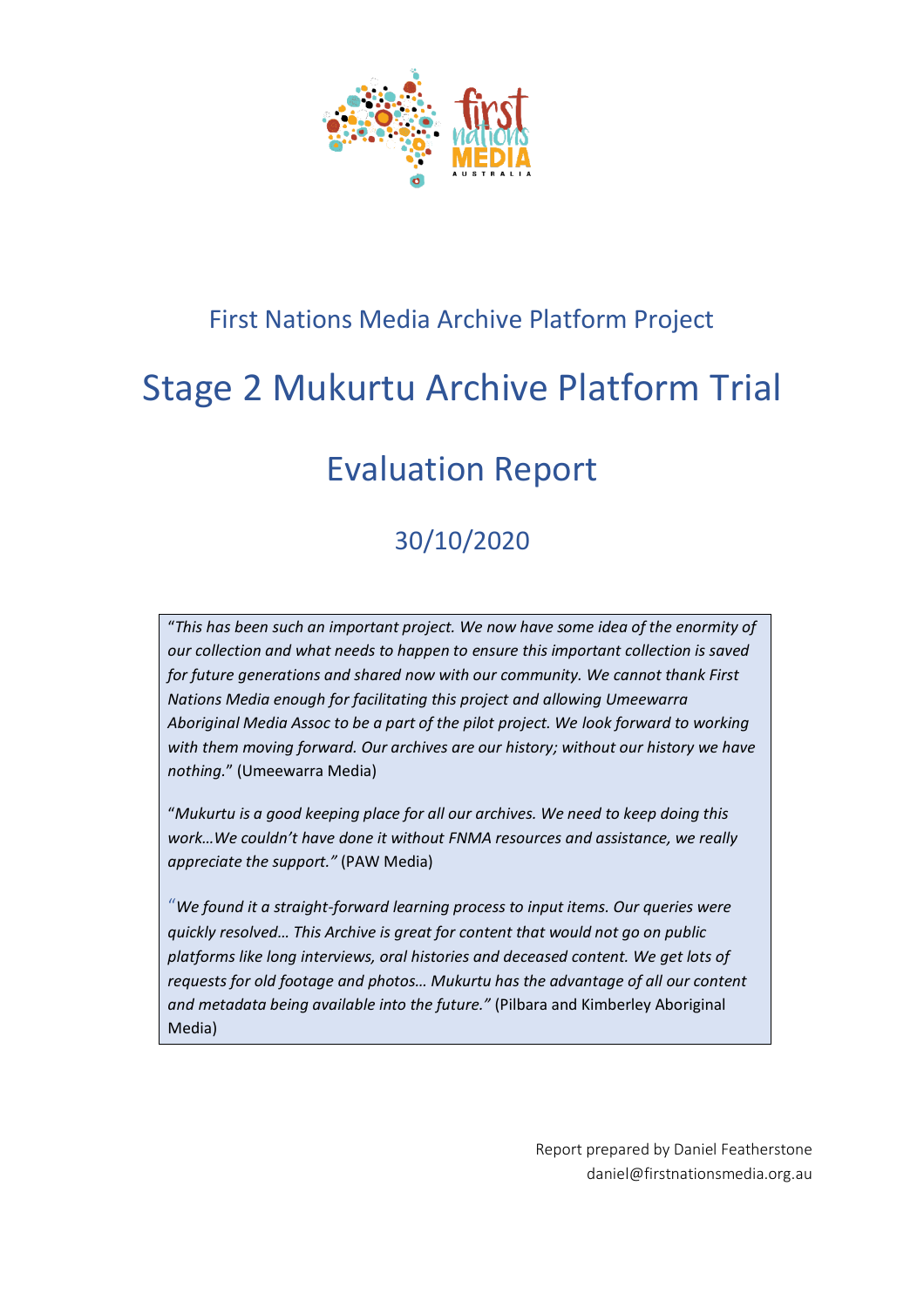#### **Contents**

| 1.             |  |  |  |  |  |
|----------------|--|--|--|--|--|
| 2.             |  |  |  |  |  |
| $\mathbf{3}$ . |  |  |  |  |  |
| 4.             |  |  |  |  |  |
| 5.             |  |  |  |  |  |
| 6.             |  |  |  |  |  |
| 6.1.           |  |  |  |  |  |
| 6.2.           |  |  |  |  |  |
|                |  |  |  |  |  |

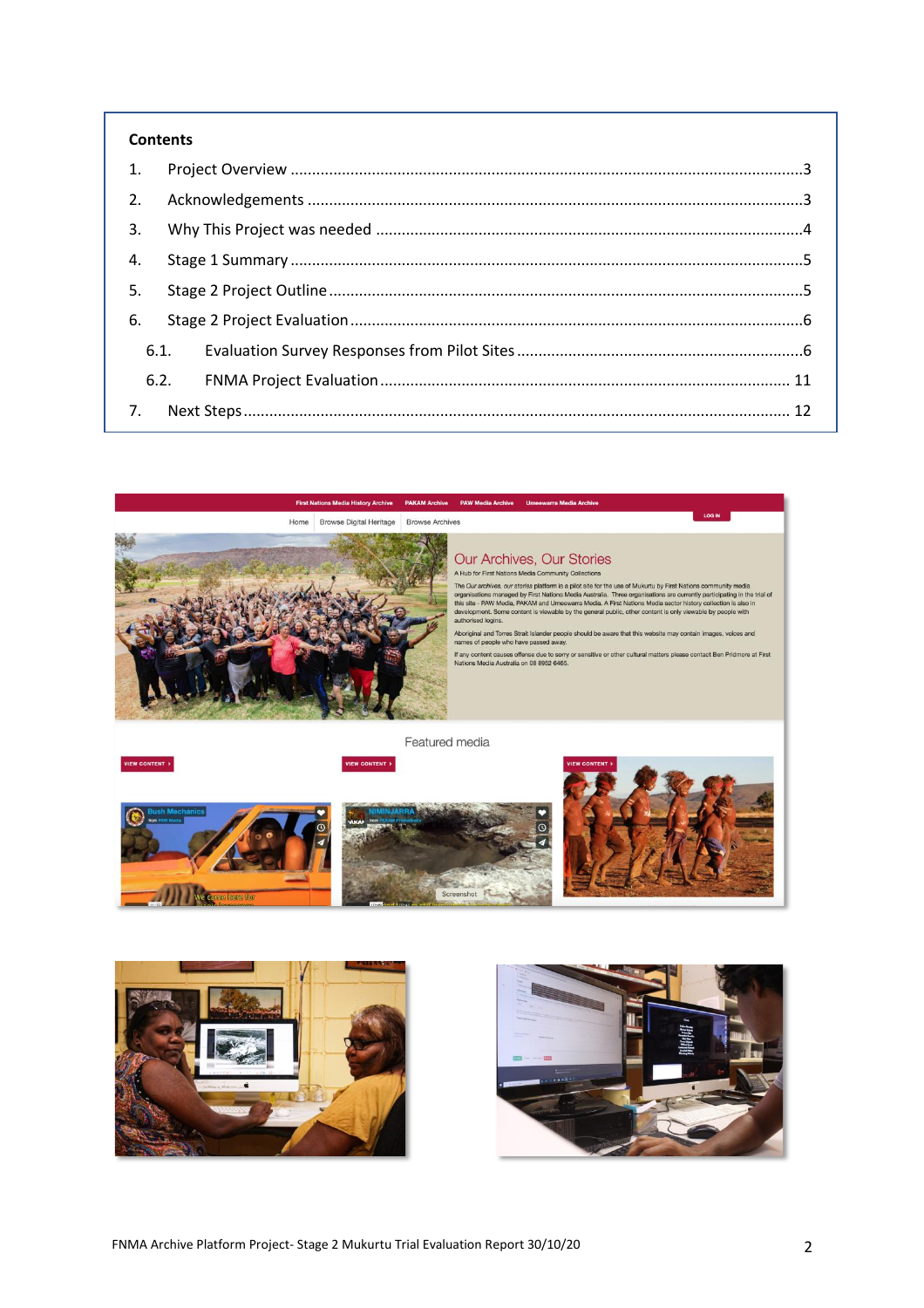## <span id="page-2-0"></span>1. Project Overview

The aim of the First Nations Media Archiving Platform Project was to identify or develop, and trial, a culturally appropriate, affordable and Dublin Core compliant archiving platform for First Nations community media archives. The envisaged platform would include both cataloguing/collection management functionality plus a viewing component for digital media. The project also sought to build awareness and capacity for archiving of community collections held within the sector.

The project was funded through the Indigenous Languages and Arts Program to run from February 2019 to June 2020, extended to October 2020 due to the impact of COVID-19.

The project was undertaken in two key stages:

Stage 1: Evaluation of available archive platforms and recommendations of options for use by First Nations community media collections;

Stage 2: Trial of recommended archive platform (Mukurtu) with three pilot organisations.

This report relates to Stage 2, evaluating the outcomes of the Mukurtu trial, including a summary of the evaluation survey responses the three pilot organisations that participated in the trial- PAW Media, PAKAM and Umeewarra Media.

Overall, this project has enabled First Nations Media Australia to:

- Develop an [Archive Platform Options guide](https://firstnationsmedia.org.au/projects/archiving-project/cataloging-platform-project-2019) based on different Archive needs;
- Establish the **First Nations Media archiving hub** using Mukurtu platform;
- Undertake a 6-month trial of the Mukurtu platform with three pilot organisations- PAKAM, PAW Media and Umeewarra Media;
- Establish [a First Nations Media History](https://archive.firstnationsmedia.org.au/community/first-nations-media-history-archive) archive collection on the hub;
- Expand our range of archive management and training resources and make these accessible on an interactiv[e FNMA Archiving Resources Toolkit;](https://toolkit.firstnationsmedia.org.au/)
- Develop two Manuals for Archive Managers and Archive Workers;
- Deliver two face to face training skills workshops (Remote Indigenous Media Festival 2019 and CONVERGE 2019) and five webinars;
- Convene a sector Steering Group and Expert Reference Group to guide the project;
- Build our partnerships with major archive institutions and universities to support future development and collaboration.

## <span id="page-2-1"></span>2. Acknowledgements

This project was made possible through funding support by the Indigenous Languages and Arts Program, managed by the Department of Infrastructure, Transport, Regional Development and Communications.

A huge thanks to Susan Locke for contributing her wealth of knowledge and experience in developing the First Nations Media Archiving Plan, the Archive resources and Stage 1 of this Archive Platform project; also for volunteering extensive time after retirement to support the Mukurtu trial setup and initial training. Thanks also to Ben Pridmore, FNMA Technical Coordinator, for configuring the Mukurtu hub and spoke setup and his technical expertise throughout this project.

A special thanks to the three pilot organisations- PAKAM, PAW Media and Umeewarra Media. Thanks also to the members of the Steering Group and Reference Group for the project.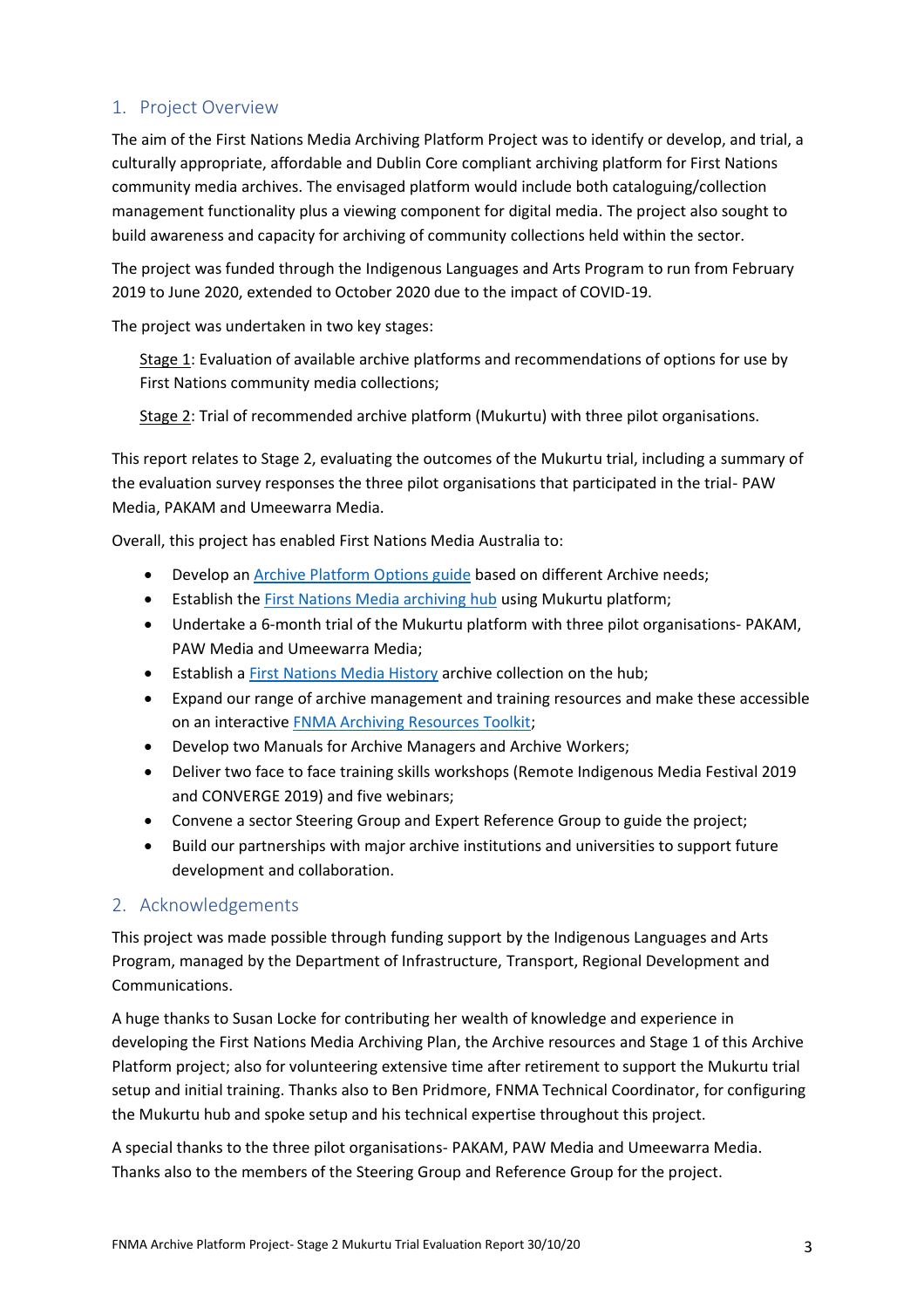We gratefully acknowledge the support of our key industry partners - AIATSIS, National Film and Sound Archive, Library and Archives NT, Melbourne University, and Jumbunna Institute UTS - and to Washington State University for managing the open source Mukurtu platform.

## <span id="page-3-0"></span>3. Why This Project was needed

Through sector consultation over the last 7 years, FNMA has identified that most of the nearly 40 First Nations media organisations have begun, or are keen to begin, archiving their audio-visual collections but want to maintain control of their collections on country. Some of these collections date back to the early 1980s and contain thousands of hours of audio and video content and tens of thousands of images. Additionally, some organisations have become custodians of other personal or organisational collections. Key drivers for archiving include:

- the looming 2025 deadline for digitising of analogue materials;
- community demand for access to collections;
- desire to share historic content on websites, digital platforms or broadcast;
- lack of catalogue or filing system to locate content;
- rapidly growing born-digital collection with limited metadata collection;
- concerns about risks to collection due to poor physical and data storage, lack of backups, security, climatic conditions and risk of disaster;
- departure/loss of people with knowledge of collection or cultural stories relating to content;
- knowledge transfer to next generations, including language and cultural knowledge;
- desire to re-purpose historic content in new productions or exhibitions.

However, there are significant challenges to getting started with archiving, including lack of funding opportunities, limited staff resources, lack of equipment and facilities, and limited in-house archiving skills or knowledge. FNMA is seeking to build skills and capacity within the sector to address the issues while advocating for specific funding opportunities for community collections.

Another key challenge that organisations have consistently identified is the lack of an appropriate and affordable archiving platform to catalogue and manage their vast collections. This project seeks to address this need as a priority to enable organisations to begin managing and sharing their collection with existing resources.



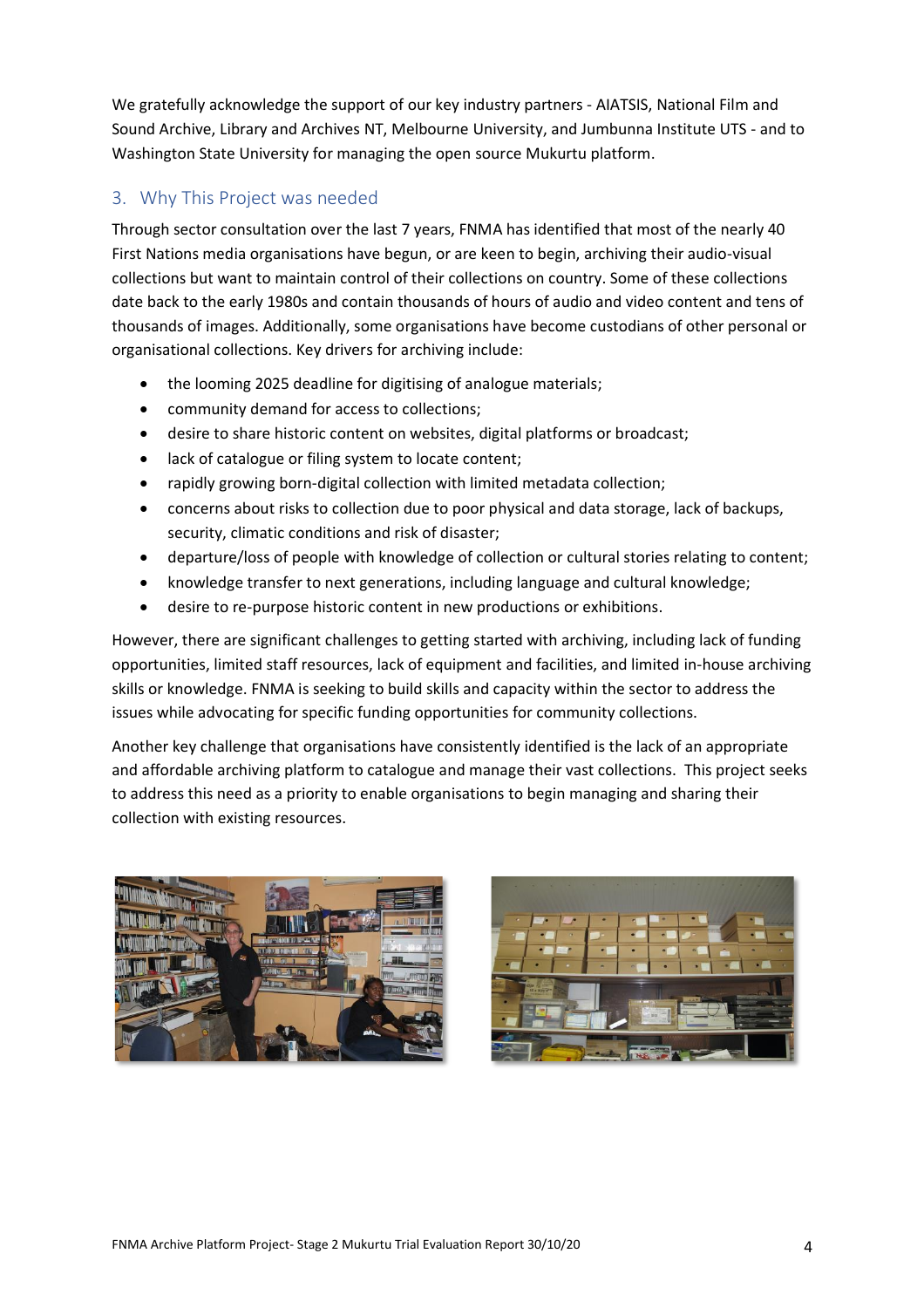## <span id="page-4-0"></span>4. Stage 1 Summary

The first stage of the project, managed by Susan Locke, was to identify options for archiving platforms suitable for the cataloguing and community access needs of First Nations media organisations. The cost of a custom-built platform was beyond the funding available to the project. Therefore, the project took an alternative and flexible approach based on affordable and culturally appropriate platforms that could be customised to align with the First Nations media metadata profile.

Based on varying sector needs, it was determined that no single existing platform was suitable for all Archives. As a result, a [Platform Options guide](https://firstnationsmedia.org.au/sites/default/files/files/Archiving_Resources/Community_Access/FNMA-Platform-SELECTION%20SUMMARY.pdf) was developed based on seven scenarios of different Archive management needs, cultural considerations and community access needs. Susan convened meetings of the sector Steering Group and Reference Group at key stages of the project for input and feedback, with endorsement from both of the options model and other project outcomes. The full Stage 1 report is available upon request.

## <span id="page-4-1"></span>5. Stage 2 Project Outline

Based on the Stage 1 review, the Mukurtu CMS $1$  was selected for the Stage 2 Trial due to being designed for First Nations collections with cultural protocols for managing user access, cloud-based, open source and therefore license-free and sustainable, using Dublin Core metadata fields, and able to support Inventory/Collection Management and community access to digital media.

The Stage 2 trial involved the establishment of the [First Nations Media archiving hub](https://archive.firstnationsmedia.org.au/) and a 7 month trial from March to October 2020 with three pilot organisations:

- 1. Pintubi Anmatjere Warlpiri Media and Communications (PAW Media)
- 2. Pilbara and Kimberley Aboriginal Media (PAKAM)
- 3. Umeewarra Media

FNMA provided the following support:

- 1. Set up and administration of the hub and spoke configuration on Mukurtu platform;
- 2. Setup of the three pilot site archives according to each organisation's needs, as well as server setup for media content;
- 3. Initial targeted training and a set of dedicated resources for each organisation;
- 4. Ongoing training and support until October 2020.

With Susan Locke retiring in December 2019, Daniel Featherstone took over project management in February 2020. Susan volunteered time in March-April to develop the Mukurtu hub and pilot sites setup, develop Mukurtu training resources and deliver initial training to the pilot organisations. Ben Pridmore (FNMA Technical Coordinator) also worked on this project providing the Mukurtu CMS configuration and management and technical support to pilot organisations.

While the trial project was underway, FNMA undertook a number of additional activities to help build archiving capacity and awareness within the sector, as outlined in the Project overview above.

<sup>1</sup> Mukurtu is open-source archiving software initially developed as part of a research project at Tennant Creek NT by Dr Kimberley Christen. The Mukurtu platform is now supported by Washington State University in the US and used extensively by First Nations organisations in North and South America and Australia.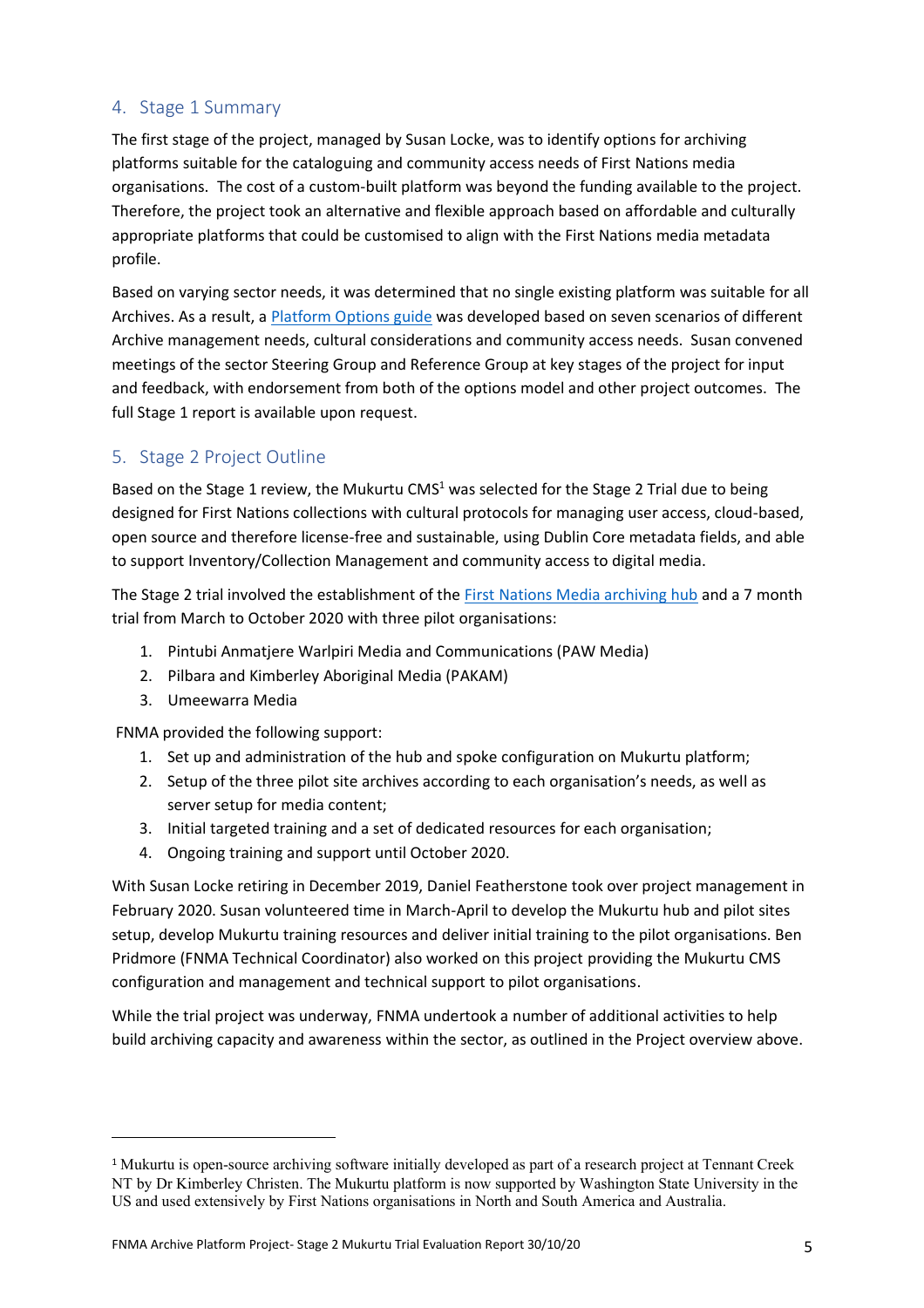We have also built partnerships with AIATSIS, NFSA, Uni of Melbourne, Jumbunna Institute and Mukurtu to help support the sector's needs and build sustainability beyond this project.

## <span id="page-5-0"></span>6. Stage 2 Project Evaluation

## <span id="page-5-1"></span>6.1. Evaluation Survey Responses from Pilot Sites

Evaluation surveys were undertaken with the three Pilot Organisations in October 2020. The summarised responses to the questions are as follows:

### *1. Briefly describe the nature and size of your organisation's archive collection?*

**PAW Media**: Several thousand magnetic media carrier items containing over 2,000 hours of original video recordings, and over 200 hrs of audio and other multimedia content. PAW commissioned a Significance Assessment in 2009 and a Preservation Needs Assessment was prepared in 2014.

**PAKAM**: Approximately 900 video tapes (VHS, S-VHS, MiniDV, Betacam SP- being diigtised), over 750 edited productions in digital format; Over 120 audio recordings; over 7500 photographs, mostly digital; 150 music recordings. No Significance Study done. Collection stored in production room.

**Umeewarra Media**: Umeewarra has a large collection of audio, video, photos/ slides (including donated collections), eulogy cards (on paper) plus 16mm film. A lot of deceased content. Collection mostly stored in boxes, no dedicated storage room.

## *2. For your organisation, how important is it to archive your collection? (out of 5) Why?*

**PAW Media**: **5 / 5** - Preservation of important social, family and cultural history held in records created since early 1980s, keen to ensure analogue collection digitised and safely stored before deadline 2025. Need to manage on country with men's and women's business managed properly and accessed by appropriate people. New needs always arising for collection, including request for research by numerous universities and museums.

**PAKAM**: **5 / 5** - Primary reason for the archive is to make our content accessible, share back to community. Have sourced some collections relevant to region (keen to get more) and shared collections on various platforms (ICTV Play, indigiTUBE, Storylines).

**Umeewarra Media**: **5 / 5** - Our collection holds the history of the organisation and the local Aboriginal community, including deceased people, in photos, video and audio (oral histories, cultural stories in language). Includes personal collections of photos for community access and use in eulogy cards. Old people's cultural stories and interviews vital to knowledge transfer to next generations.

## *3. For your organisation, how important is it to enable community access to your collection? Why?*

**PAW Media**: **5 / 5** - Families want access, especially to old content on analogue media; Would reduce staff time to have content on an access platform. Archive platform enables community consultation for collecting metadata and cultural clearance/advice on deceased or sensitive content.

**PAKAM**: **5 / 5** - Communities want access. Most videos on ICTV. Couldn't afford Keeping Culture license but put content on WA Storylines instead.

**Umeewarra Media**: **5 / 5** - Vital, the point of the collection to make it accessible. People give us photos to share back to the community, becomes a massive custodial responsibility. We've been digitising photos for families. We need Mukurtu to enable this community access.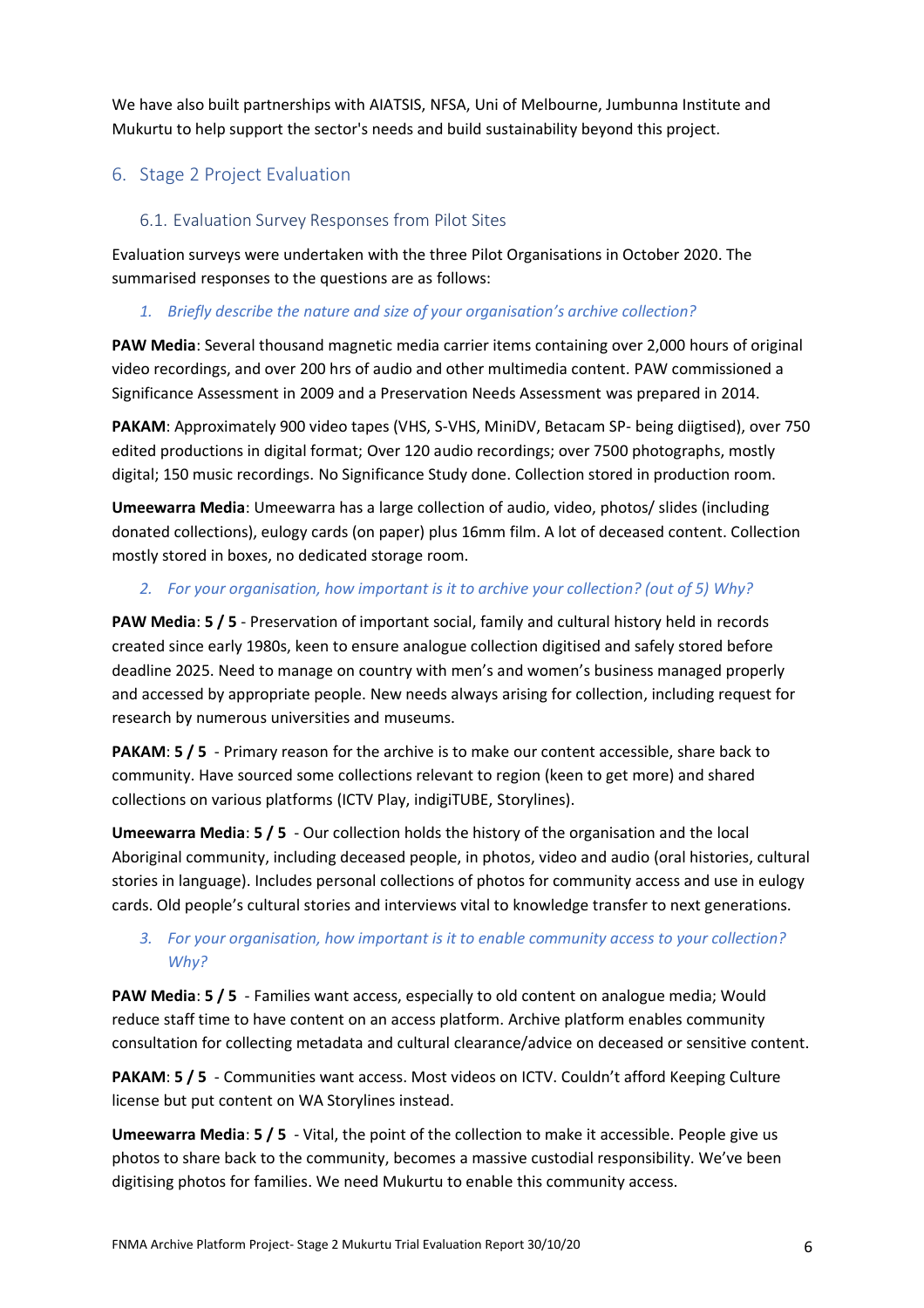## *4. What resources (funding, staff roles, equipment, facilities etc) do you have to support archiving of your organisation's collection?*

**PAW Media**: One day a week staff member for archiving, plus two part-time Yapa archive workers. Have good IT equipment. Have dedicated archive storage room set up in 2016. Can play most video and audio formats.

PAKAM: We can do archive work approx. 10hrs/wk. We have our own archive facility to digitise VHS and Betacam SP.

**Umeewarra Media**: We have no resources or spare staff time for archiving, need a dedicated person to do archiving. We have got scanners for photos/images.

#### *5. What additional resources do you need to be able to effectively archive your collection?*

**PAW Media:** Mostly need more staff time to work on archive. Napaljarri wants to do more Mukurtu time, needs own computer to do that. Need S-VHS deck, U-Matic, ¼" reel (could outsource these).

**PAKAM**: Need better video equipment for archiving. Need S-VHS machine as priority.

**Umeewarra Media**: Mostly need staff time to do archiving work as its time consuming.

#### *6. Did the Mukurtu Pilot Project meet your needs or expectations? Yes / No / Partly*

**PAW Media**: **Yes**, met our expectations, and Mukurtu was reasonably easy to use and add data. Would be good to be able to speed up process for multiple records, have all metadata on one page rather than separate tabs, and auto-fill some fields. Viewing of archives not as smooth as Keeping Culture. Should bring up similar items, enable scroll to next item.

**PAKAM**: **Yes**, we found it a straight-forward learning process to input items. Our queries were quickly resolved. Most time-consuming part was finding metadata, but a good process to collection this information. All video collection now safely on NAS server, in folders by community. Good to be able to search Mukurtu for items/names. Have put items on Vimeo and Soundcloud but slows process down due to upload time. Mukurtu has the advantage of all content and metadata being available into the future.

**Umeewarra Media**: **Yes**, absolutely. Made us think about importance of archiving our collection urgently before 2025. Mukurtu is an easy way to enable community access. Mukurtu makes it possible to work with different cultural protocols - there are 40 language groups in Pt Augusta. COVID made it difficult to do the work. All staff are onto it now.

#### *Training and Support:*

#### *7. How would you rate the training and support you received from FNMA?*

**PAW Media**: **4 / 5** - Support was good but we acknowledge FNMA's limited resources, part-time support role. Would have liked some face to face support (not possible with COVID).

**PAKAM**: **5 / 5** - Introductory training with Susan was excellent, got us moving. Daniel has been on call for support since.

**Umeewarra Media**: **5 / 5** - Brilliant, really good training and support. Training sessions were clear, easy to understand, practical, hands on, tailored to our needs. Support was available when we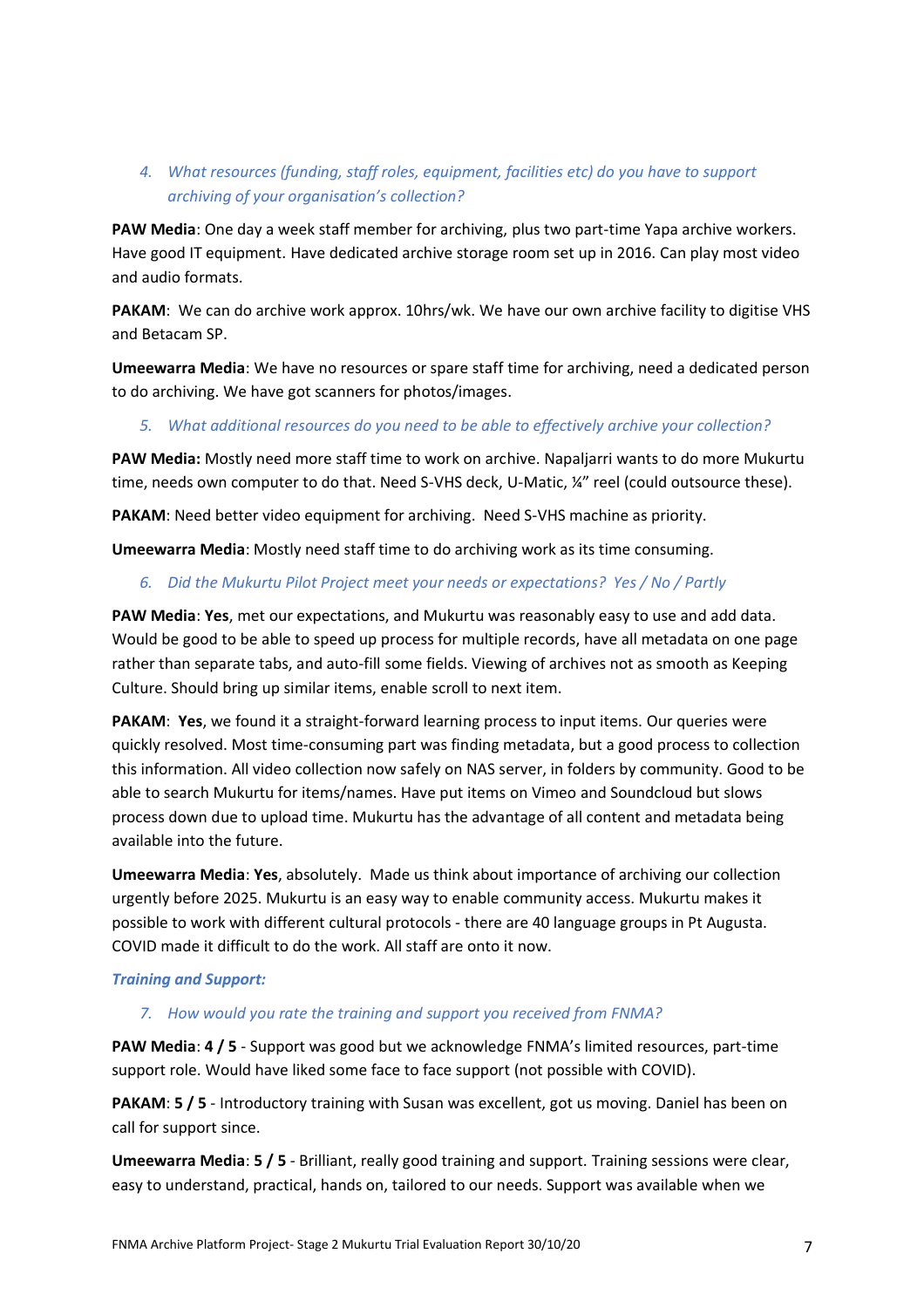needed it. The level of cultural understanding and empathy was really important. FNMA took the time to make the training fit for our needs and work through issues unique to our collection.

#### *8. How would you rate the training resources provided by FNMA?*

**PAW Media**: **4 / 5** - Resources are good, helped to have in printable form to refer to. Some resources very text-based, need more visuals, made it a bit hard for Yapa to understand. Was important to have a support person to answer questions.

**PAKAM**: **5 / 5** - Mukurtu intro, metadata prep forms and fields manual etc were all good. Our staff found it easy to follow.

**Umeewarra Media**: **5 / 5** - Extensive. Could find answer to anything you wanted. Brilliant phone and skype support made it a fairly easy process.

*9. What further training or support would you like to improve your archiving skills or knowledge?*

**PAW Media**: Want more face to face training in community, but happy to do online training too. Would like to do a digitising workshop. Want to visit sites doing digitisation to learn how they do it, hard to learn without physically seeing and using equipment.

**PAKAM**: Digitising skills need improving.

**Umeewarra Media**: Need more training in use of Mukurtu to build a workflow for staff to add new content onto Mukurtu. We also want training in use of Adobe Lightroom to edit, batch export and compress images. Also how to set up filing of content on hard drive.

#### *Mukurtu Platform Use:*

## *10. Approximately how many items did you add to the Mukurtu platform and how long did it take? What are the next priorities?*

**PAW Media**: Added about 70 items, mostly videos already on Vimeo account. Individual photos take time to add info. Added audio as multiple tracks for a record.

**PAKAM**: 135 audio, 8 images, 39 video. Would ideally have links to our own server rather than on Vimeo or Soundcloud.

**Umeewarra Media**: We didn't get a lot up due to impact of COVID, taking up all staff resources. Priorities are uploading all of our Eulogy cards collection and NAIDOC photos taken over many years.

*11. How would you rate the Mukurtu platform for ease of use to add media and metadata? Why? What challenges did you have?*

| Easy |  | <b>-</b> Difficult |
|------|--|--------------------|

**PAW Media**: **2**- Got easier once used to it. A bit confusing at first, including what data to put in each field. Often didn't have right data to enter, so left fields blank to fill in later. Need to improve our systems for collecting data, filing records and file naming.

**PAKAM**: **2**- Finding metadata the main issue. Decided to put up songs instead of albums to give individual metadata. Using AIATSIS thesaurus is a bit challenging, some names/ places not listed.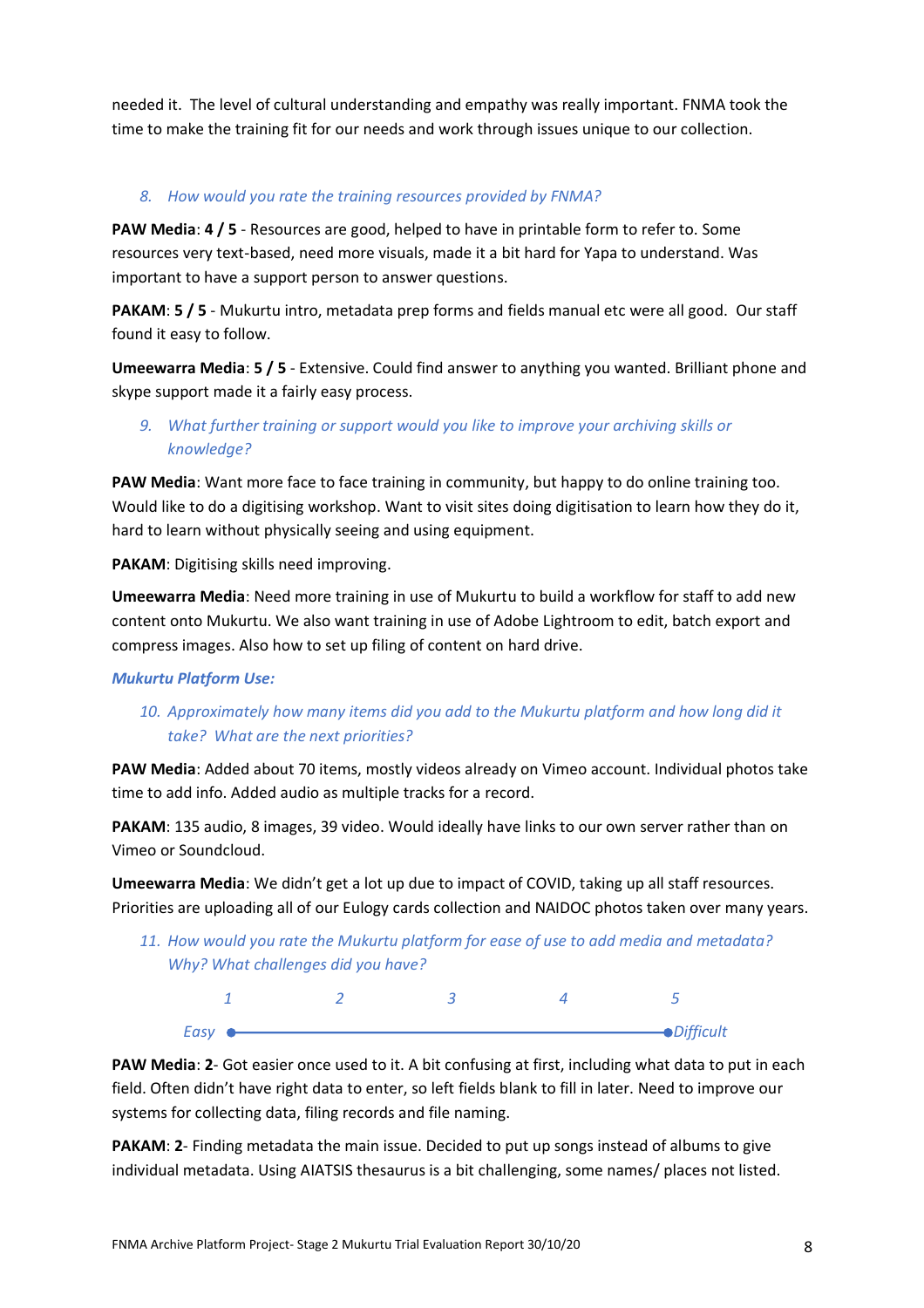**Umeewarra Media**: **2** - Once you get used to Mukurtu, it gets easier. An issue for us is that you can only put up 1-2MB files, so we need to compress photos before uploading.

#### *12. Do you have any suggested changes to the platform or its setup? Please describe:*

**PAW Media**: Would be good to bring data (eg names, keywords) and protocols for item from SCALD library into Record data. We decided not put much info into SCALD. Would prefer all key data fields in first tab.

**PAKAM**: Be good to enable links to ICTV Play or own server rather than just Vimeo.

**Umeewarra Media**: Not currently.

#### *13. Was there any feedback from community members about use of the platform (if relevant)?*

**PAW Media**: Mukurtu is a good keeping place for all our archives. We need to keep doing this work. We've mostly used Keeping Culture previously, which is more user-friendly and engaging but expensive.

**PAKAM**: Have shown visitors but no community access yet. This Archive is great for content that would not go on public platforms like ICTV eg 2 hr interviews/ oral histories. Deceased content is an incentive for people to access archive, where items not on public platforms. We get lots of requests for old footage/ photos.

**Umeewarra Media**: Yes, a couple of people with collections saw it and really liked it. Some were very keen to add other collections.

#### *14. Will you/ your org continue to use the Mukurtu archive platform? Yes / No / Maybe*

**PAW Media**: **Yes**, absolutely. Mukurtu looks like best option at the moment.

#### **PAKAM**: **Yes**

**Umeewarra Media**: **Yes**, absolutely, it is user friendly, it is culturally appropriate and it allows easy access for our community.

#### *15. Would you recommend the Mukurtu platform to other organisations? Yes / No / Maybe*

**PAW Media**: **Maybe**, depends on their capacity to manage the archive.

#### **PAKAM**: **Yes**.

**Umeewarra Media**: **Yes**. We already have recommended Mukurtu to several local groups who are very keen to learn more about it.

#### *Any other comments or feedback you would like to give:*

**PAW Media**: Couldn't have done it without FNMA resources and assistance, appreciate the support.

#### **PAKAM**: No other comments.

**Umeewarra Media**: This has been such an important project. We now have some idea of the enormity of our collection and what needs to happen to ensure this important collection is saved for future generations and shared now with our community. We cannot thank First Nations Media enough for facilitating this project and allowing Umeewarra Aboriginal Media Assoc to be a part of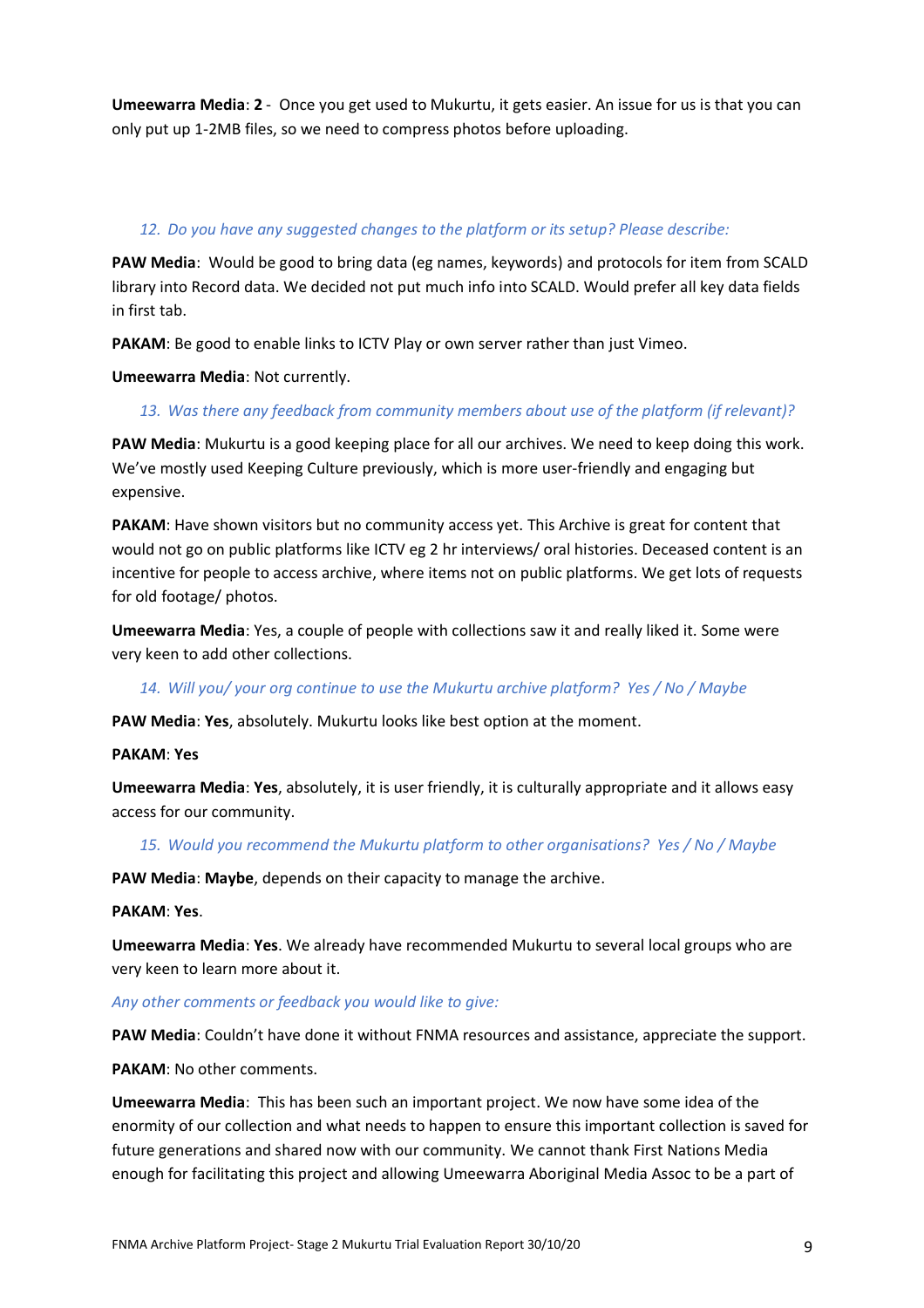the pilot project. We look forward to working with them moving forward. Our archives are our history, without our history we have nothing.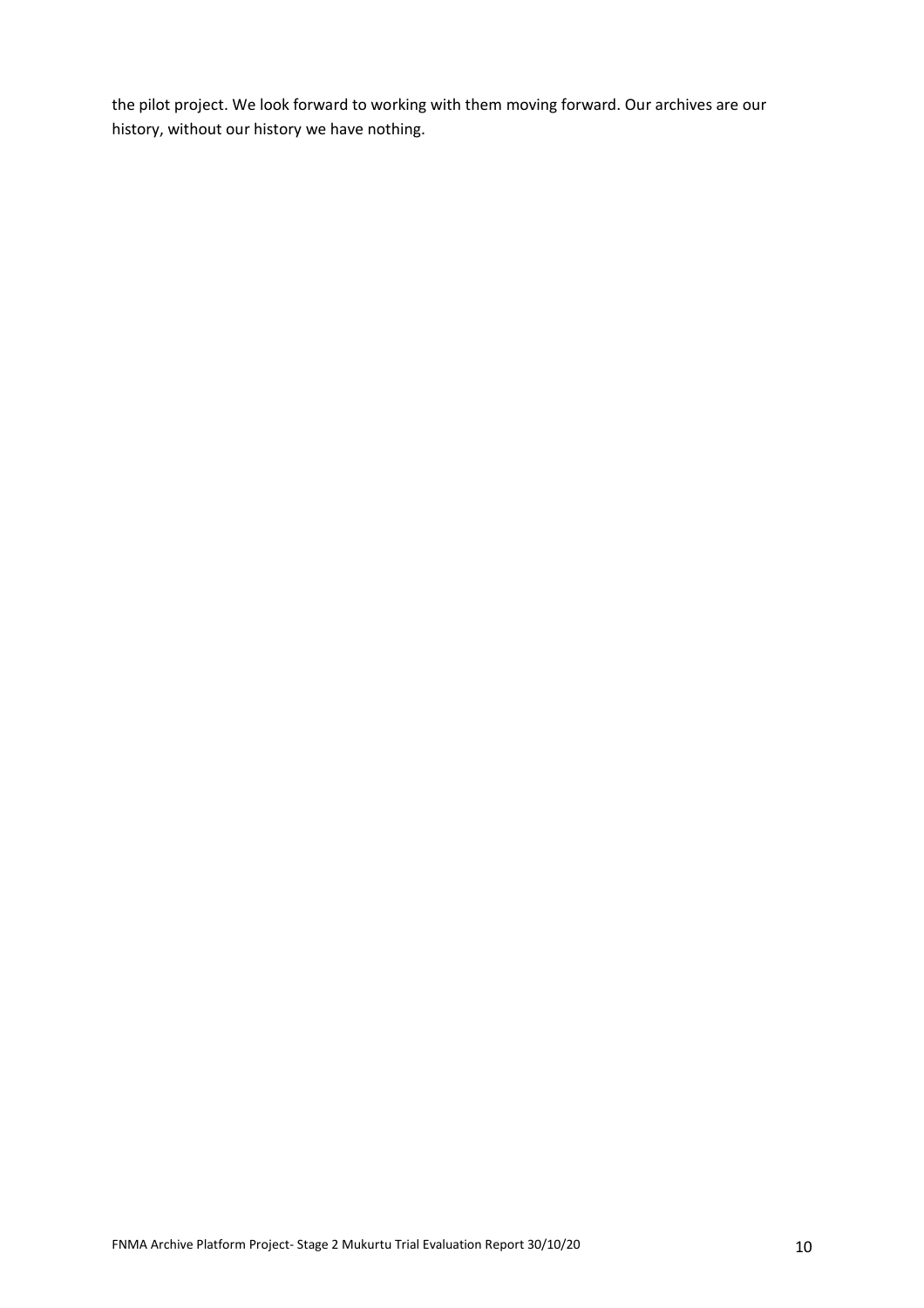#### <span id="page-10-0"></span>6.2. FNMA Project Evaluation

This project was driven by a growing need for a user-friendly and affordable archiving platform that can be used to both catalogue First Nations community collections and enable community access and can be tailored to the specific cultural protocols of each collection and community. It is beneficial to have a consistent archiving system for use within the sector that can be operated as a hub and spoke model, to enable consistency of training and technical support, inter-operability and sharing of public content, and reduced costs of bespoke systems. The trial of the Mukurtu platform has demonstrated that there is an open source platform available that meets these requirements.

The Mukurtu platform, once configured by FNMA to each organisation's specific needs, proved to be an effective platform for uploading media content and enabling managed community access (although there has been limited opportunity to trial community access as yet to be able to evaluate user feedback). As shown in the survey responses in 5.1, all three pilot organisations found the platform to be relatively user-friendly once they had received initial training and guides for adding metadata, although some refinements were suggested. The system was tested with a range of media types.

The key challenges identified by the pilot organisations did not relate to the platform itself- they included impact of COVID restrictions, staff resources, lack or available metadata, and time spent uploading content due to bandwidth issues.

#### *6.2.1.Pros and Cons of the Mukurtu platform*

The pros and cons of the Mukurtu platform, compared with other platforms include:

Pros:

- Well established mature system with large community of users and ongoing viability, and large online collection of existing support material;
- Open source software (built on Drupal CMS), making it free license and relatively sustainable for organisations with limited or no recurrent budget for archiving;
- Can be managed as a hub and spoke model, enabling shared access to public content, and reducing expense for each individual setup and management of archives;
- Uses Dublin Core metadata and common fields for sharing records with other archive systems, or import/export of records;
- Relatively easy to add content and metadata;
- Has an App version for use on mobile devices.

Cons

- Requires an administrator with Drupal CMS knowledge to set up configuration of hub and of each organisation, and make changes with CMS updates;
- Requires training to get started with using platform and some ongoing support;
- Time consuming to add media items to platform and collate/add metadata (similar to other archive systems);
- Requires reasonable internet upload speeds and data limits to upload media content;
- Double process of loading media to SCALD library and records to Mukurtu is not intuitive and leads to double entry of some fields;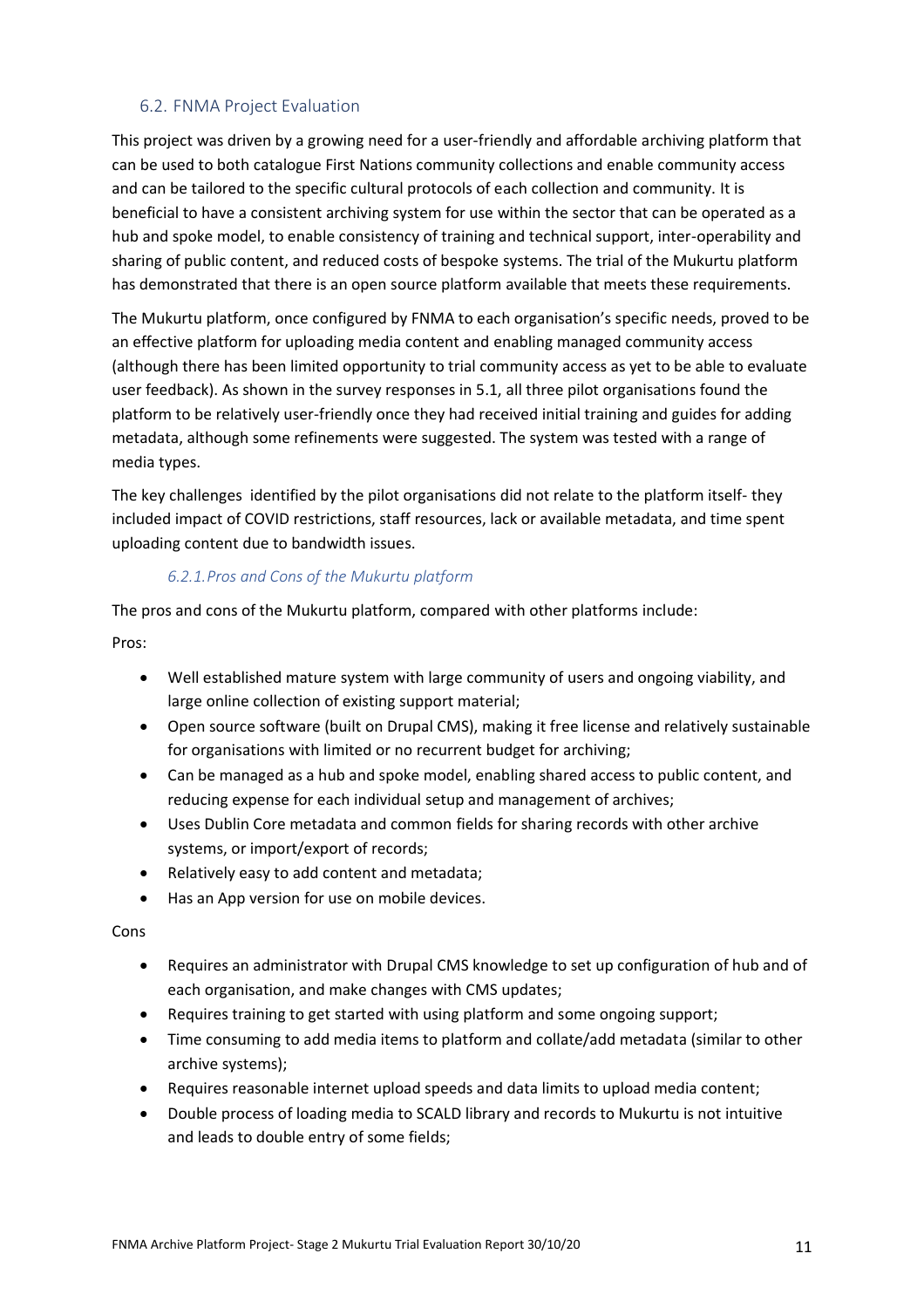• Only enables access copies of items to be uploaded, with only photographs stored on the centralized server by the system (for data storage reasons). Video and audio items need to loaded to an alternate storage platform (eg Vimeo, Soundcloud) to access from the site.

#### *6.2.2.Challenges to be Addressed:*

Some issues identified through this project that FNMA will seek to address in future projects include:

- *Storage of Access Copies of Audio and Video Content*: The loading of audio and video content to a mainstream site can become costly, raise security risks and have limitations for sensitive content. A better system of a secure cloud-based server for all content of each organisation, possibly including preservation masters, needs to be developed longer term. However password access will need to be addressed. Options for cloud-based storage of collections need to be explored to ensure security and cost-effectiveness.
- *Data Transfer from SCALD library*: To reduce duplication of data entry, data entered in the SCALD library should be able to pre-populate the fields in the Record when the item is imported.
- *Interface design*: Design work could be done to improve the look of the viewing interface and to hide metadata fields unless selected.

FNMA will continue to submit suggestions for CMS upgrades to Washington State University and identify further options for local customisation.

## *6.2.3.Demand for Archiving Platform and Support*

Through the course of this project, about 15-20 First Nations media organisations have indicated interest in setting up an archive or getting support to do so. However, most have limited resourcing to do so, including staff resources, and over half have not yet begun the process of auditing or securely housing their collections. A key issue is the lack of a funding program for archiving of community collections, a matter that FNMA has been advocating to have addressed for some time.

## <span id="page-11-0"></span>7. Next Steps

Beyond this pilot project, FNMA is keen to provide continuity of the First Nations Media Archiving Hub and expand usage and support to other organisations, while continuing to build archiving capacity in the First Nations media sector.

However FNMA currently does not have ongoing funding or staff resources to continue this activity. The key costs involved in hub coordination and archives' support include:

- Staffing for training and support of existing and new archives;
- Technical support for hub management and support to platform users;
- Data storage, internet and IT equipment costs;
- Training delivery and resource development;
- Administrative and project coordination costs.

FNMA's applications for ILA and Screenrights funding to expand the rollout of the Mukurtu platform beyond the trial project were unsuccessful and we are awaiting notice on an application to Australia Council. We are currently exploring other resourcing options, including funding agencies, philanthropic support, fee-for service model, and partnerships with archive institutions and universities.